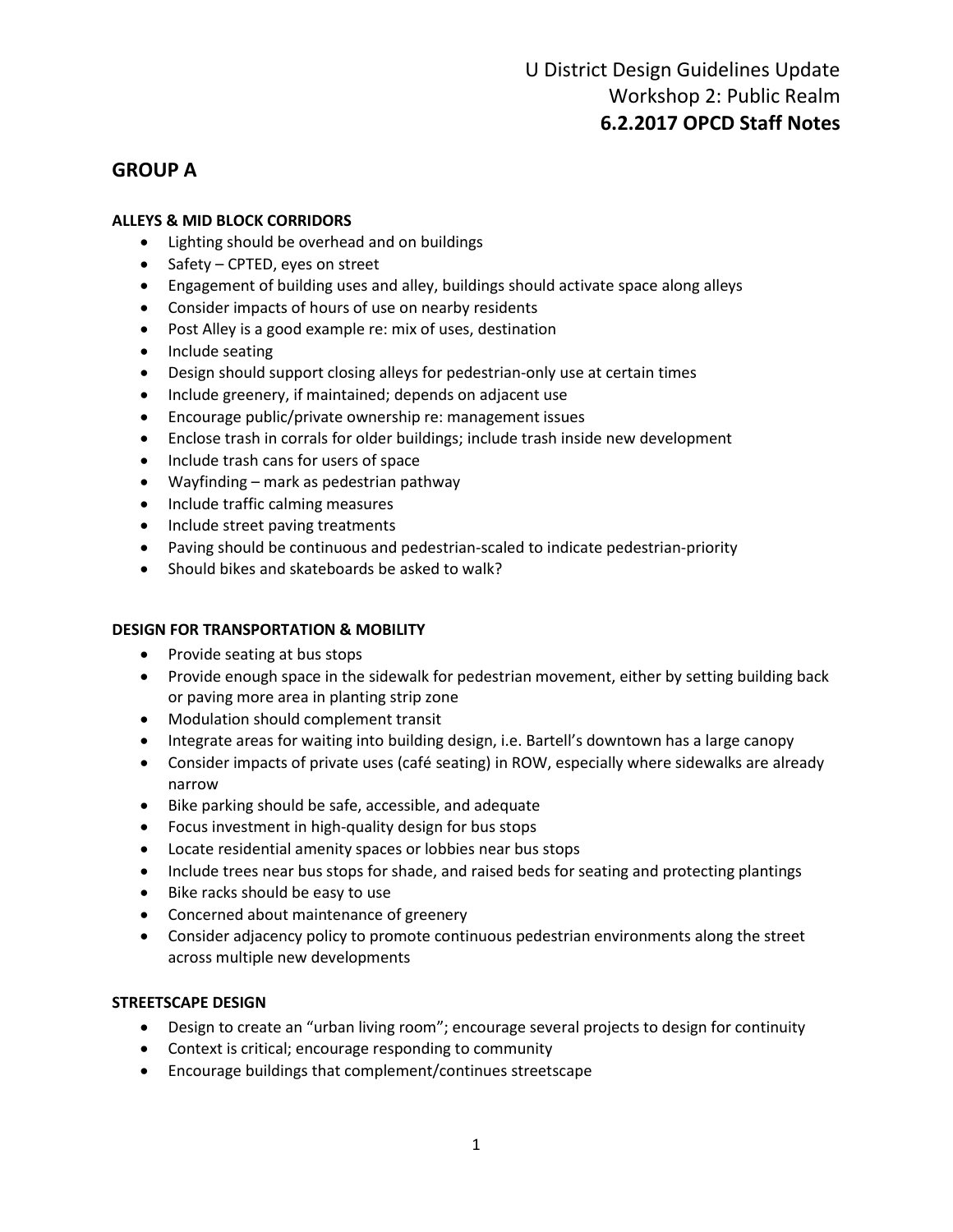# U District Design Guidelines Update Workshop 2: Public Realm

## **6.2.2017 OPCD Staff Notes**

- Guidelines should encourage continuous character while allowing individuality of each storefront/business
- Locate uses near open spaces that activate and provide "eyes on the park"
- Setting back not always appropriate, may want to not set back in some situations
- Avoid imposing overhangs
- Lighting strategy should consider safety, mobility, be pedestrian-oriented, and coordinate with landscaping
- Maximize accessibility by direct entries, minimum ramping, and maximizing amenity space

#### **OPEN SPACE DESIGN**

- Open space should be designed as public living rooms, and the building walls should complement the design
- Open space should be designed as part of the overall character and pattern of the building and site design
- On-site open space should function as a "front yard", and should be located on the street or at corners when possible
- Public use of each open space should be highlighted and obvious
- Open spaces should be designed to be welcoming with minimal barriers
- Open spaces should be designed to be for everyone
- Include amenities for all ages and age-specific amenities, including kid's play equipment and a variety of seating
- Design should be sensitive to inhabitants
- Landscaping should include some grass areas
- Open space should contribute to neighborhood character
- Encourage locating open spaces on site to allow adjacent projects to locate open space directly adjacent
- Continuity and identity via menu of preferred options, as in the Pike/Pine guidelines

### **GROUP B**

#### **ALLEYS & MID BLOCK CORRIDORD**

- Encourage proactive approach for development on key sites for
	- o E/W connections
	- o Connections to active alleys
- Encourage at least one mid-block crossing on each block near the core
- Street-facing businesses should have secondary doors on the alley; or, encourage small spaces along alleys for small businesses
- If housing, should be ground-related to activate
- Uses and design should support 24 hour use
- Art, water features, and stormwater infrastructure; encourage multi-purpose features
- Examples: Bell Street, Campus Parkway (and new ped pathways by new dorms)
- Adequate transparency for safety
- Any gates should be well-designed and integrated into overall design of building and open space
- Midblock crossings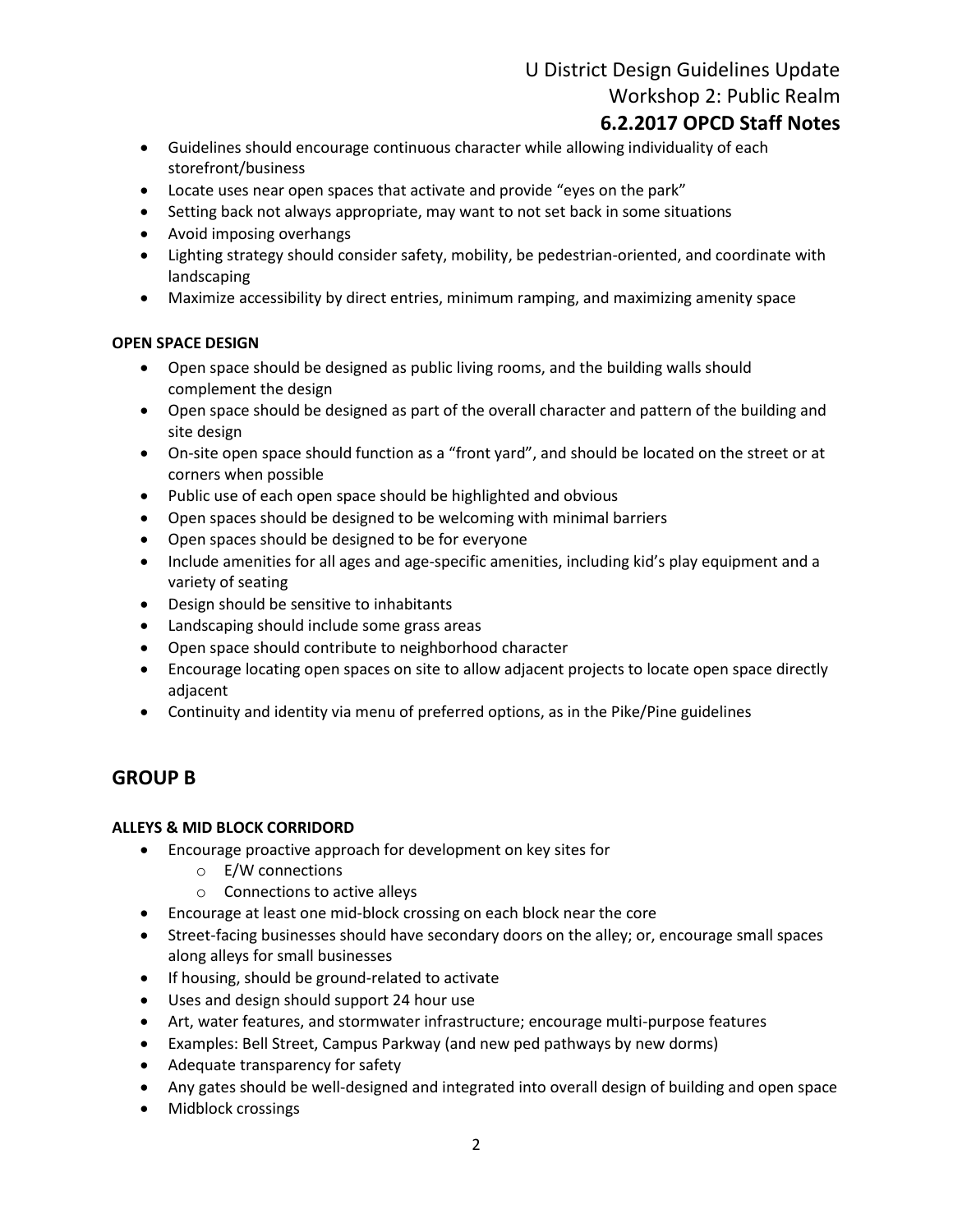### U District Design Guidelines Update Workshop 2: Public Realm **6.2.2017 OPCD Staff Notes**

- o Places to sit
- o Trees
- o Create not just a walkway, but places off to side that act as "outdoor rooms"
- Any covered parts should have an adequate height as to retain open and welcoming
- Continuous or consistent lighting along alley
- Like large, ambient lighting above, like lanterns or string lighting
- Encourage mid-block crossings to continue through opposite side of street
	- o Where not possible, encourage design of building at visual terminus to act as focal point for mid-block crossing
- Name alleys and mid-block crossings, incorporate signage
- Encourage integrated design and wayfinding
- Design should pull people through use paving, fixtures, greenery, etc. to make inviting

#### **DESIGN FOR TRANSPORTATION & MOBILITY**

- Larger canopies near bus stops
- **•** Example:  $4<sup>th</sup>$  and Pike, overhang, lean bars, bench
- Provide ample room in right-of-way for bus stop, associated amenities, and for people waiting
- Waiting space, benches, and lean bars near building preferred (instead of closer to the street)
- Campus Parkway lean bars, ample room, etc.
- If need to eliminate plantings to make room for waiting, paving should be permeable
- More bike parking, especially for sites adjacent to station
- More protected, at grade bike parking
- More bike parking on street (in parking stall) does not impact visibility at corners in the 30' zone
- Bike racks should be efficient; while whimsical flairs are nice, the racks will be covered in bikes
- Encourage more double decker bike storage
- Wider sidewalks south of  $42<sup>nd</sup>$

#### **STREETSCAPE DESIGN**

- Concerns about spreading non-residential uses too thin off the Ave; however, creates opportunity for more spaces for businesses
- Like how live-work units on  $12<sup>th</sup>$  are elevated, have planters and landscaping at base
- Good examples
	- o Vancouver: individual units/rowhouses at bottom of tower podium
	- o Pear District: raised stoops with room for seating and transitional space
- Courtyards have visual relief, but do not feel like public spaces
- Encourage design of commercial spaces that is specific to tenants; or allow more flexibility for tenants to provide variation
- Encourage operable windows
- Residential uses should have warmer materials such as wood
- Buildings near parks or opens space should:
	- o use setbacks at grade and/or upper levels to maximize sunlight
	- o uses should encourage pedestrian traffic and activity
	- o storefronts should be designed to allow uses to spill out onto the sidewalk